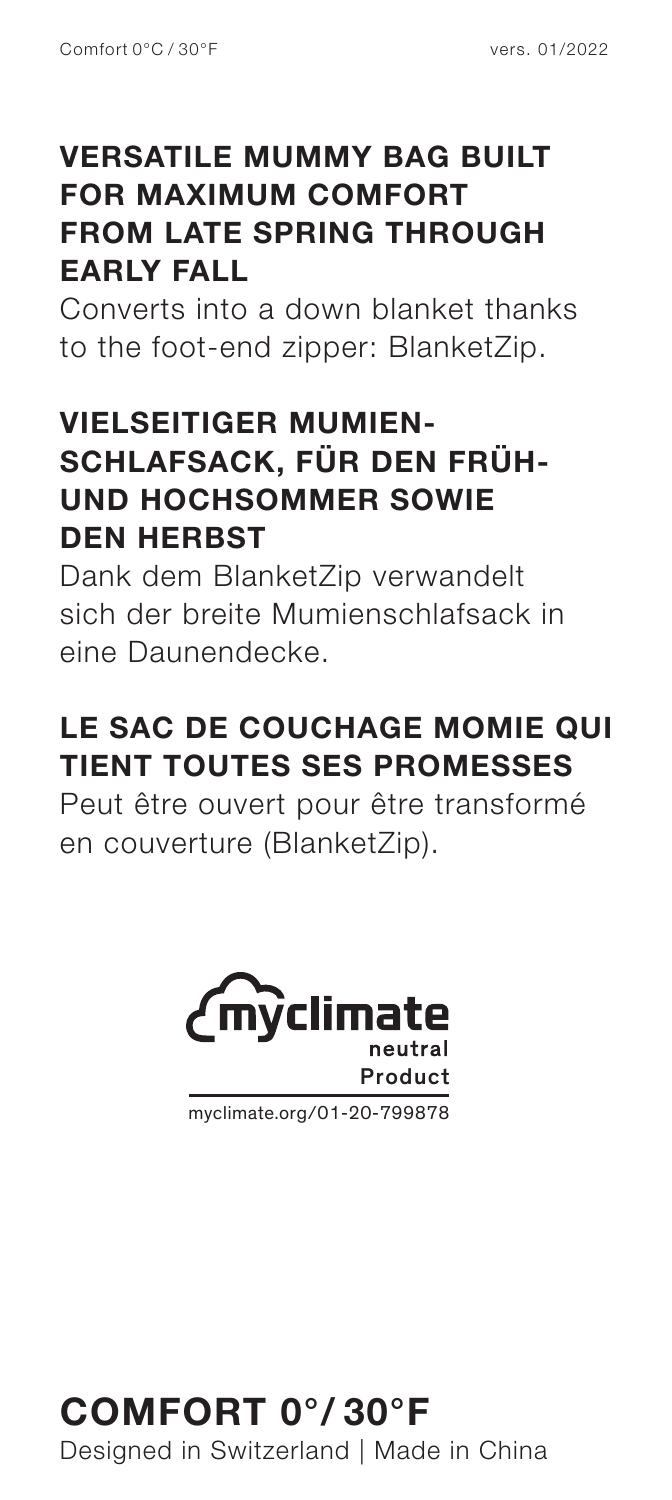Women's model: 10 – 15 % more down in foot and torso sections

Frauenmodell: 10 – 15 % mehr Daunenfüllung im Fuss- und Rumpfbereich

Modèle pour femmes: 10 – 15 % de duvet en plus dans la zone des pieds et du torse



#### **SLEEPWELL-WARRANTY**

Exchange your Exped sleeping bag to the next warmer variant and pay only the price difference. Details at **exped.com**

Tausche den Exped-Schlafsack gegen den nächst wärmeren und zahle nur die Differenz. Für mehr Details siehe **exped.com**

Echangez le sac de couchage Exped contre le modèle supérieur (plus chaud) et ne payez que la différence. Pour plus de détails, consultez le site **exped.com**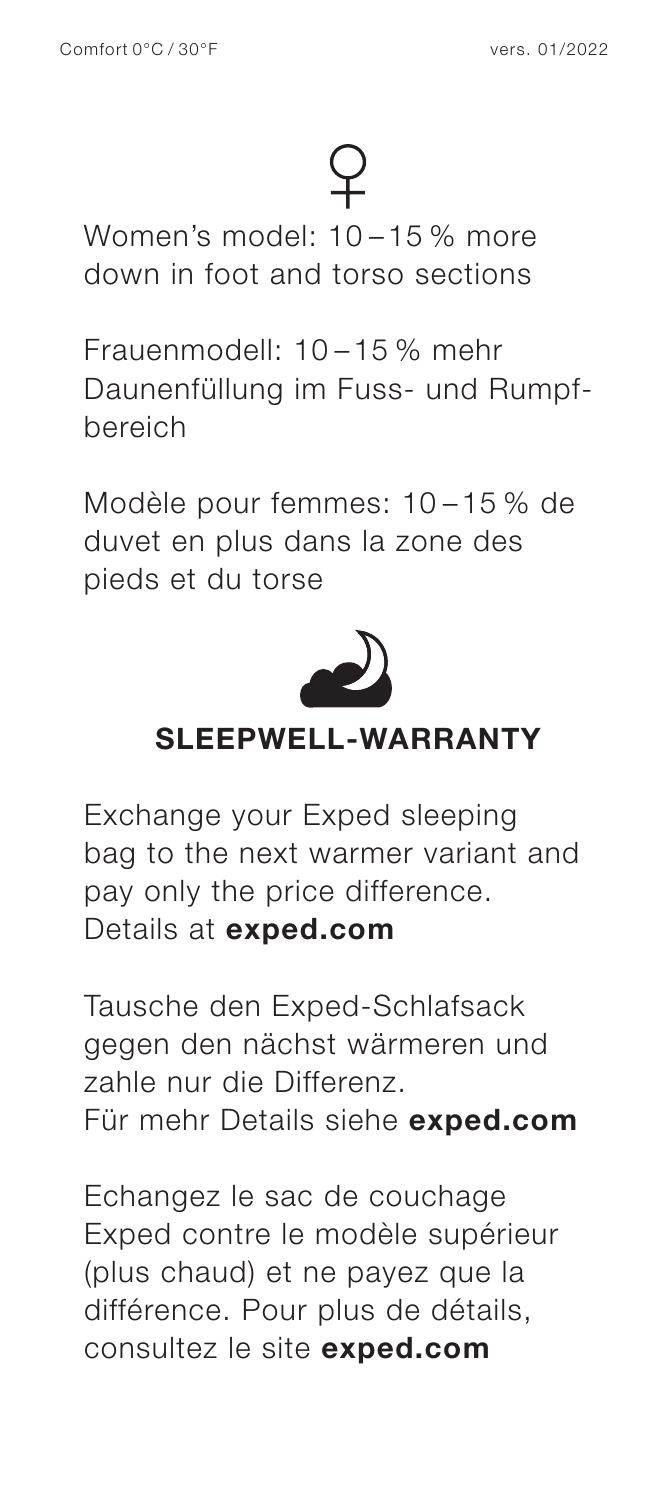## **COMFORT 0° MEDIUM**

Up to/bis/Jusqu'à

#### **180 cm**

Weight/Gewicht/Poids **970 g**

Fill weight/Füllgewicht/ Poids du remplissage

#### **420 g**

Shoulder girth/Schulterumfang/ Circonférence des épaules **178 cm**

### **COMFORT 0° LONG**

Up to/bis/Jusqu'à **195 cm** Weight/Gewicht/Poids **1030 g**

Fill weight/Füllgewicht/ Poids du remplissage

### **450 g**

Shoulder girth/Schulterumfang/ Circonférence des épaules **178 cm**

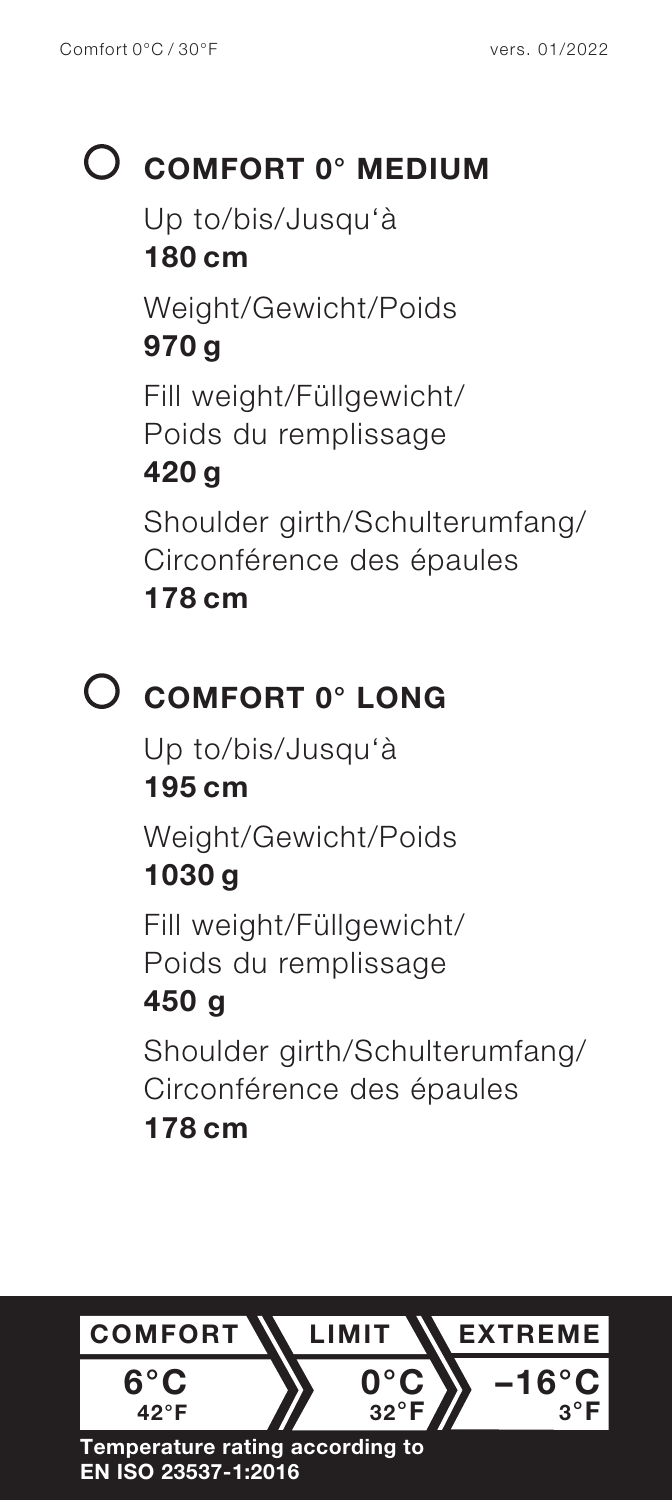# **COMFORT 0° EXTRA LONG**

Up to/bis/Jusqu'à **210 cm** Weight/Gewicht/Poids **1080 g** Fill weight/Füllgewicht/ Poids du remplissage **490 g** Shoulder girth/Schulterumfang/ Circonférence des épaules **178 cm**

Subject to change. also refer to **www.exped.com**

Abweichungen vorbehalten. siehe auch **www.exped.com**

Sous réserve de modifications réservées, voir également à l'adresse **www.exped.com**

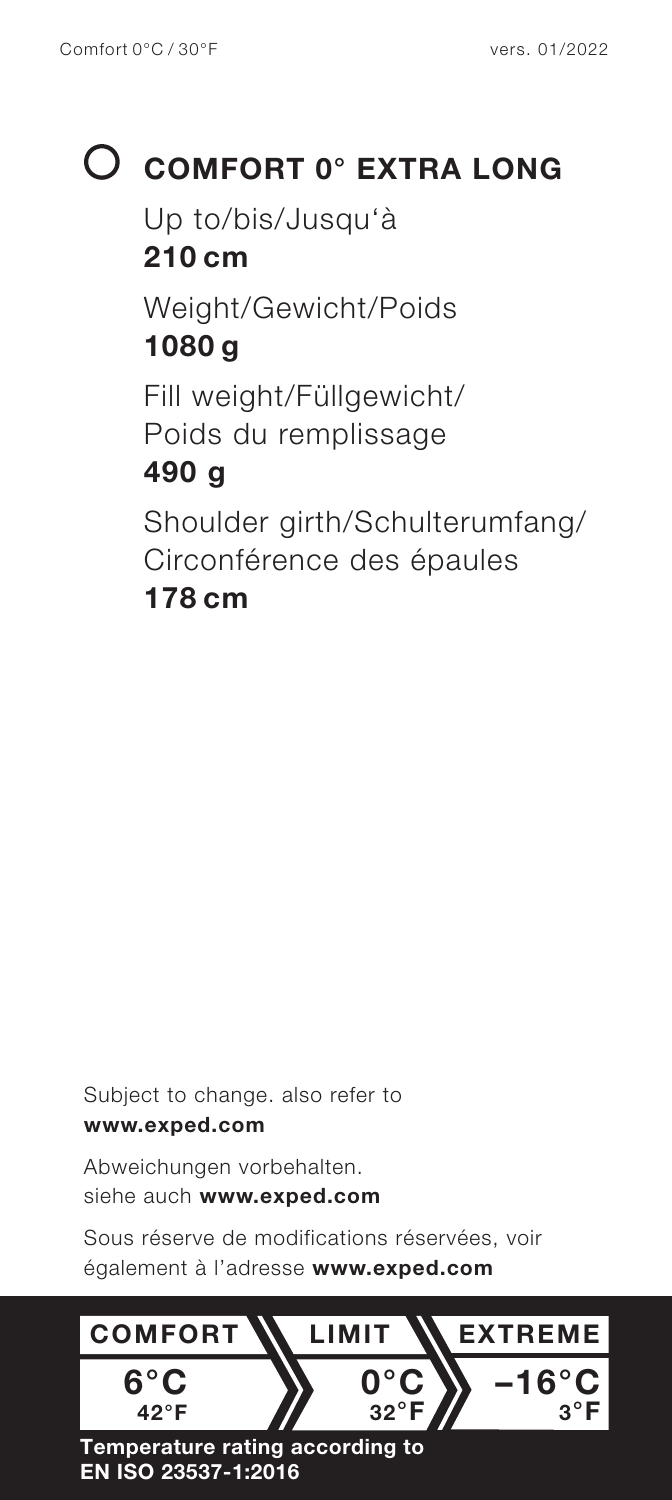

# **1**

Comfort Hood with SidePull closure Komfort Kapuze mit ergonomischem Verschluss Capuche confortable avec

fermeture latérale ergonomique



Side arm openings for full versatility Seitliche Armöffnungen für volle Flexibilität Ouvertures latérales les bras



Triangle footbox with BlanketZip feature Triangel-Fussbox, mit Reissverschluss Design anatomique de la zone des pieds avec fermeture éclair



Full-circumference, 3-D draft collar Rundumlaufender 3D-Wärmekragen Collerette 3D complète

### **TREKKING** Category/Kategorie/Catégorie